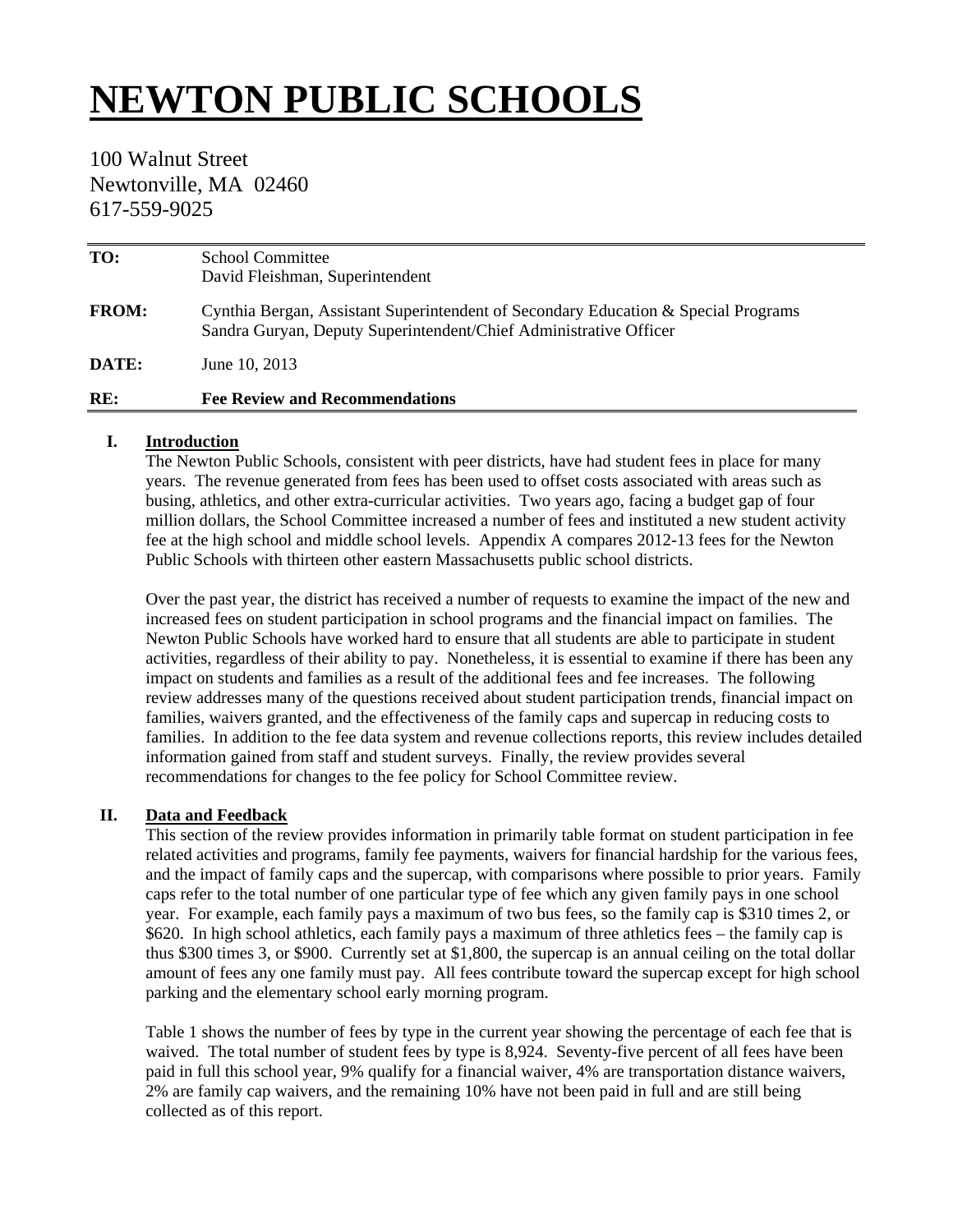| Table 1: Total Fee Participation - 2012-2013 School Year |                                        |      |                             |    |                                 |     |                  |     |       |     |       |
|----------------------------------------------------------|----------------------------------------|------|-----------------------------|----|---------------------------------|-----|------------------|-----|-------|-----|-------|
|                                                          | TOTAL FEE PARTICIPATION                |      |                             |    |                                 |     |                  |     |       |     |       |
| Fee Description                                          | Waived -<br>Paid in Full<br>Family Cap |      | Waived -<br><b>Distance</b> |    | Waived -<br>Financial/<br>Other |     | Not Paid in Full |     | Total |     |       |
|                                                          | #                                      | %    | #                           | %  | #                               | %   | #                | %   | #     | %   |       |
| Transportation                                           | 1,537                                  | 64%  | 65                          | 3% | 376                             | 16% | 284              | 12% | 153   | 6%  | 2,415 |
| <b>High School Athletics</b>                             | 1,926                                  | 82%  | 98                          | 4% | $\Omega$                        | 0%  | 255              | 11% | 59    | 3%  | 2,338 |
| Middle School Athletics                                  | 1,143                                  | 92%  | 28                          | 2% | 0                               | 0%  | 58               | 5%  | 13    | 1%  | 1,242 |
| <b>High School Student Activities</b>                    | 226                                    | 33%  | 0                           | 0% | 0                               | 0%  | 30               | 4%  | 421   | 62% | 677   |
| High School Drama                                        | 120                                    | 57%  | $\Omega$                    | 0% | $\Omega$                        | 0%  | 5                | 2%  | 86    | 41% | 211   |
| Middle School Student Activities                         | 443                                    | 70%  | $\Omega$                    | 0% | 0                               | 0%  | 32               | 5%  | 156   | 25% | 631   |
| Grade 4/5 Instrumental Music                             | 897                                    | 93%  | 0                           | 0% | 0                               | 0%  | 68               | 7%  | 0     | 0%  | 965   |
| <b>All-City Music</b>                                    | 127                                    | 88%  | 0                           | 0% | 0                               | 0%  | 17               | 12% | 0     | 0%  | 144   |
| Early Morning Program                                    | 131                                    | 81%  | 0                           | 0% | 0                               | 0%  | 31               | 19% | 0     | 0%  | 162   |
| Newton South Parking                                     | 139                                    | 100% | 0                           | 0% | 0                               | 0%  | $\Omega$         | 0%  | 0     | 0%  | 139   |
| <b>Total Fee Payments</b>                                | 6,689                                  | 75%  | 191                         | 2% | 376                             | 4%  | 780              | 9%  | 888   | 10% | 8,924 |

NOTES:

- 1.) The transportation fee includes 136 private school students.
- 2.) For High School Athletics, Middle School Athletics and High School Drama, the figures include each student for each sport. A student may participate in up to three sports or productions per school year. For example, there are 1,599 high school students participating in 2,338 individual sports in 2012-13. The average number of sports played by each student is 1.5. For middle school athletics, the average is 1.4. The high school drama average is 1.3.

Table 2 shows the numbers of fees and the collections from those fees with three years of data as well as expected collections for 2013-14. From FY11 to FY13, total fees and fee collections have increased by \$666,000, or 38%. Note 70% of the fees shown in the chart are subject to the supercap, while 30% are not including Use of School Buildings, the Early Morning Program, and Newton South parking.

| <b>Fees</b>                                   | <b>FY11</b> |                     | <b>FY12</b> |                   | <b>FY13</b> |                   | Change<br>from FY11 | <b>FY14</b>   | FY14 vs<br><b>FY13</b> |
|-----------------------------------------------|-------------|---------------------|-------------|-------------------|-------------|-------------------|---------------------|---------------|------------------------|
|                                               | #           | \$                  | #           | Ś.                | #           | \$                | to FY13             | <b>Budget</b> |                        |
| Fees Subject to the Supercap:                 |             |                     |             |                   |             |                   |                     |               |                        |
| <b>High School Athletics</b>                  | 2,438       | \$483,452           | 2,342       | \$655,037         | 2,338       | \$655,685         | \$172,233           | \$655,685     | \$0                    |
| Middle School Athletics                       | 1,263       | \$136,252           | 1,232       | \$175,984         | 1,242       | \$178,620         | \$42,368            | \$178,483     | ( \$137)               |
| <b>Bus Transportation</b>                     | 1,879       | \$364,512           | 2,200       | \$479,660         | 2,415       | \$500,737         | \$136,225           | \$491,195     | (\$9,542)              |
| Grade 4/5 Instrumental Music                  | 1,037       | \$106,059           | 1,043       | \$173,040         | 965         | \$187,912         | \$81,853            | \$190,913     | \$3,001                |
| <b>High School Student Activity</b>           |             |                     | 613         | \$35,245          | 677         | \$33,335          | \$33,335            | \$50,000      | \$16,665               |
| Middle School Student Activity                |             |                     | 743         | \$41,881          | 631         | \$33,746          | \$33,746            | \$42,957      | \$9,211                |
| All City Music Ensembles                      |             |                     | 139         | \$20,650          | 144         | \$12,250          | \$12,250            | \$20,800      | \$8,550                |
| High School Drama                             |             |                     | 102         | \$10,160          | 211         | \$19,725          | \$19,725            | \$23,450      | \$3,725                |
| <b>Total Fees Subject to the Supercap</b>     | 6,617       | \$1,090,275         | 8,414       | \$1,591,657       |             | 8,623 \$1,622,010 | \$531,735           | \$1,653,483   | \$31,473               |
| Fees Not Subject to the Supercap:             |             |                     |             |                   |             |                   |                     |               |                        |
| Use of School Buildings                       | n/a         | \$520,201           | n/a         | \$552,789         | n/a         | \$602,637         | \$82,436            | \$605,242     | \$2,605                |
| Early Morning Program                         | 161         | \$84,548            | 151         | \$96,014          | 162         | \$137,249         | \$52,701            | \$136,995     | (5254)                 |
| <b>Newton South Parking</b>                   | 127         | \$50,900            | 131         | \$47,080          | 139         | \$50,140          | (5760)              | \$41,913      | (\$8,227)              |
| <b>Total Fees Not Subject to the Supercap</b> | 288         | \$655,649           | 282         | \$695,883         | 301         | \$790,026         | \$134,377           | \$784,150     | ( \$5,876)             |
| <b>Total Fees</b>                             |             | 6,905   \$1,745,924 |             | 8,696 \$2,287,540 |             | 8,924 \$2,412,036 | \$666,112           | \$2,437,633   | \$25,597               |

**Table 2: Fee Collections (\$) by Fiscal Year**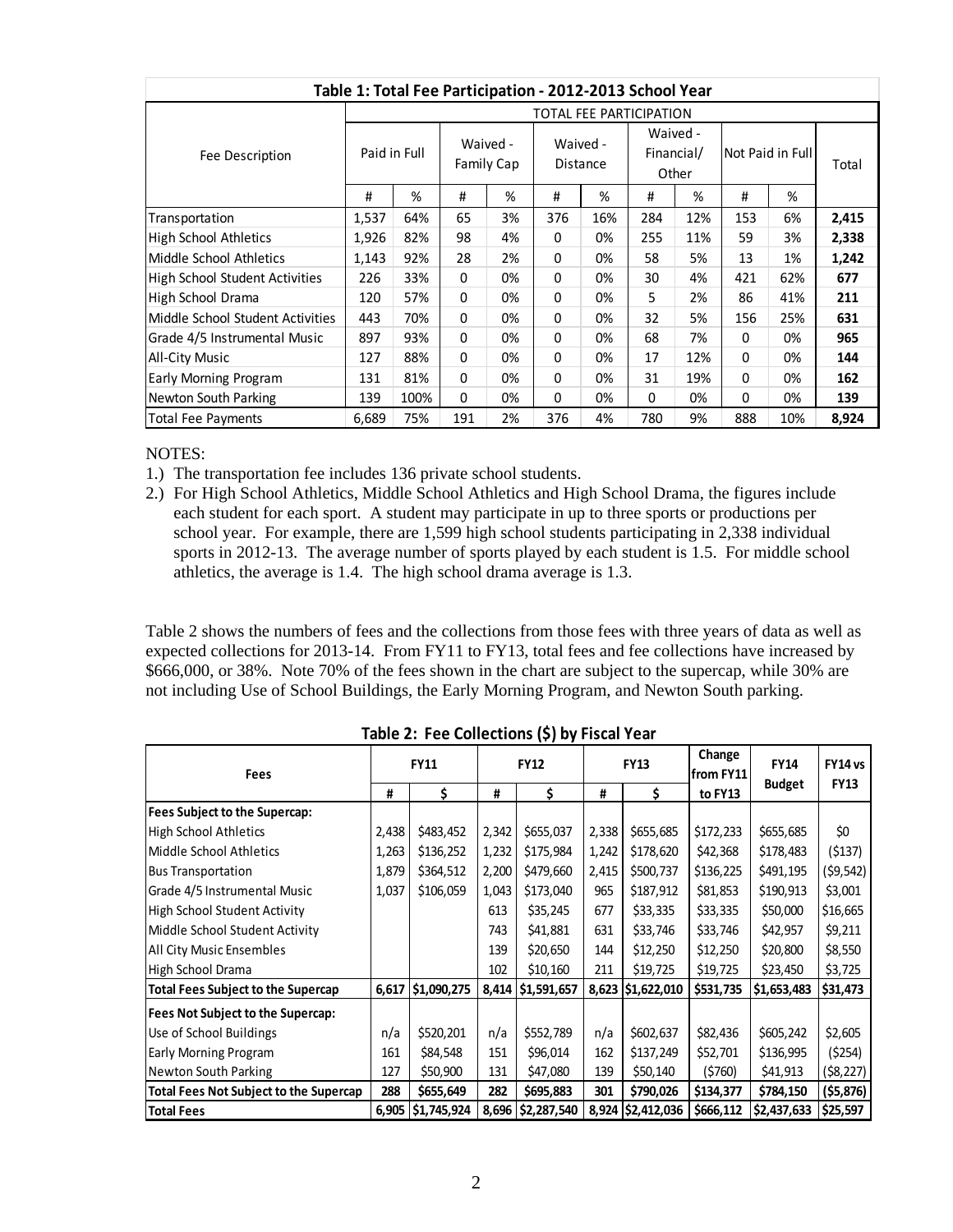Table 3 shows a distribution of the total fee obligation by family in \$300 increments. This table illustrates that the supercap of \$1,800 has only been reached by six families. The largest group of family payments is between \$300 and \$599, representing 33% of families subject to the fees. Of the total 8,381 families with children in the Newton Public Schools, 51% (4,303) are subject to the fees, 9% are approved for waivers and pay \$0, and 65% pay \$599 or less. Another 15% pay between \$600 and \$899, and 7% pay between \$900 and \$1,199. The remaining 136 families pay \$1,200 and above.

| Table 3: Total Fee Obligation by Family in \$300 Increments* |                                 |                                                                          |                    |                                           |  |  |  |  |  |
|--------------------------------------------------------------|---------------------------------|--------------------------------------------------------------------------|--------------------|-------------------------------------------|--|--|--|--|--|
| <b>Total Family Fee</b><br><b>Obligation Amount</b>          | Number<br>οf<br><b>Families</b> | % of Total<br><b>Families</b><br>Subject to Families<br>a Fee<br>Payment | % of All<br>in NPS | <b>Notes</b>                              |  |  |  |  |  |
| \$0 (Waiver Approved)                                        | 399                             | 9%                                                                       | 5%                 | These families were approved for waivers. |  |  |  |  |  |
| \$1-299                                                      | 1,398                           | 32%                                                                      | 17%                |                                           |  |  |  |  |  |
| \$300-599                                                    | 1,409                           | 33%                                                                      | 17%                |                                           |  |  |  |  |  |
| \$600-899                                                    | 641                             | 15%                                                                      | 8%                 |                                           |  |  |  |  |  |
| \$900-1199                                                   | 320                             | 7%                                                                       | 4%                 |                                           |  |  |  |  |  |
| \$1200-1499                                                  | 95                              | 2%                                                                       | 1%                 |                                           |  |  |  |  |  |
| \$1500-1799                                                  | 35                              | 1%                                                                       | 0.4%               |                                           |  |  |  |  |  |
| \$1,800                                                      | 6                               | 0.1%                                                                     | 0.1%               | These families reached the super cap.     |  |  |  |  |  |
| TOTAL FAMILIES SUBJECT TO FEE PAYMENT                        | 4,303                           | 100%                                                                     | 51%                |                                           |  |  |  |  |  |
| (Athletics, Bus, Music, Student Activities)                  |                                 |                                                                          |                    |                                           |  |  |  |  |  |
| <b>ALL FAMILIES IN NPS</b>                                   | 8,381                           |                                                                          | 100%               | All families in Newton Public Schools.    |  |  |  |  |  |

\*This table does not include the Early Morning Program or High School Parking fees.

Table 4 shows the impact of the family caps for busing and athletics, another measure which limits the financial impact on families. Thus, no family pays more than \$900 per year or three sport seasons regardless of the number of participants. The table shows that 191 fee payments were saved due to family caps in 2012-13, resulting in a savings to families of \$46,010.

| <b>Table 4: Total Family Caps: Transportation and Athletics</b>                   |                                    |          |     |          |         |          |  |  |  |
|-----------------------------------------------------------------------------------|------------------------------------|----------|-----|----------|---------|----------|--|--|--|
|                                                                                   | TOTAL FAMILY CAPS FOR FEE PAYMENTS |          |     |          |         |          |  |  |  |
| Fee Description                                                                   |                                    | 2010-11  |     | 2011-12  | 2012-13 |          |  |  |  |
|                                                                                   | #                                  |          | #   |          | #       |          |  |  |  |
| Transportation                                                                    | 27                                 | \$7,020  | 61  | \$18,910 | 65      | \$20,150 |  |  |  |
| High School Athletics                                                             | 108                                | \$17,690 | 127 | \$28,700 | 98      | \$22,000 |  |  |  |
| Middle School Athletics                                                           | 25                                 | \$2,160  | 26  | \$3,540  | 28      | \$3,860  |  |  |  |
| \$46,010<br>\$26,870<br>\$51,150<br><b>Total Family Caps</b><br>191<br>160<br>214 |                                    |          |     |          |         |          |  |  |  |

NOTES:

- 1.) The transportation fee was \$260 in 2010-11 and \$310 in 2011-12 and 2012-13 and includes private school students. The elementary bus fee was free for all students living over one mile from school in 2010-11.
- 2.) The high school athletics fee was \$210 in 2010-11 and \$300 in 2011-12 and 2012-13.
- 3.) The middle school athletics fee was \$120 in 2010-11 and \$160 in 2011-12 and 2012-13.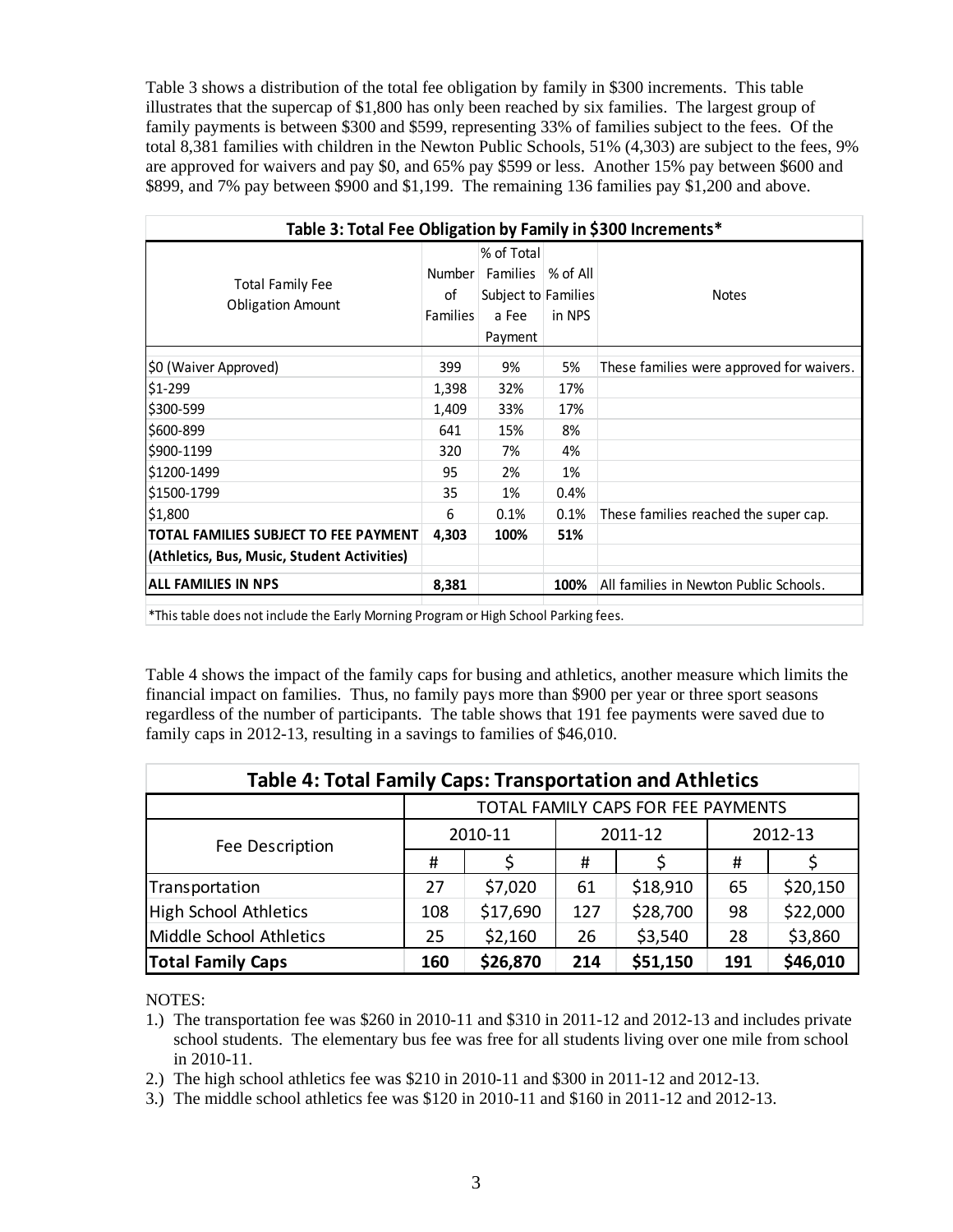| Table 5: Impact of \$100 Reductions to Supercap |                                                        |                                                        |                                        |  |  |  |  |  |  |
|-------------------------------------------------|--------------------------------------------------------|--------------------------------------------------------|----------------------------------------|--|--|--|--|--|--|
| <b>Total Super Cap Amount</b>                   | Additional<br>Number of<br><b>Families</b><br>Affected | Cumulative<br>Number of<br><b>Families</b><br>Affected | <b>Total Loss</b><br>of Fee<br>Revenue |  |  |  |  |  |  |
| \$1800 (Current Amount)                         | 6                                                      | 6                                                      | \$0                                    |  |  |  |  |  |  |
| \$1,700                                         | 6                                                      | 12                                                     | \$850                                  |  |  |  |  |  |  |
| \$1,600                                         | 9                                                      | 21                                                     | \$2,345                                |  |  |  |  |  |  |
| \$1,500                                         | 20                                                     | 41                                                     | \$5,130                                |  |  |  |  |  |  |
| \$1,400                                         | 15                                                     | 56                                                     | \$9,770                                |  |  |  |  |  |  |
| \$1,300                                         | 33                                                     | 89                                                     | \$17,055                               |  |  |  |  |  |  |
| \$1,200                                         | 47                                                     | 136                                                    | \$27,010                               |  |  |  |  |  |  |
| \$1,100                                         | 42                                                     | 178                                                    | \$42,120                               |  |  |  |  |  |  |
| \$1,000                                         | 80                                                     | 258                                                    | \$63,290                               |  |  |  |  |  |  |

Table 5 shows the net cost and number of families affected by \$100 increment reductions to the supercap.

Table 6 shows the distribution of fee waivers for the various fees. The waiver process is confidential and flexible enough to meet various hardship circumstances, and in total there are 780 waivers granted for the various fees. This applies to the Early Morning Program even though that program is not included in the supercap.

| Table 6: Total Waivers - Financial/Other |                                |           |         |           |     |           |  |  |  |  |  |
|------------------------------------------|--------------------------------|-----------|---------|-----------|-----|-----------|--|--|--|--|--|
|                                          | TOTAL WAIVERS FOR FEE PAYMENTS |           |         |           |     |           |  |  |  |  |  |
| Fee Description                          |                                | 2010-11   | 2011-12 |           |     | 2012-13   |  |  |  |  |  |
|                                          | #                              | \$        | #       | \$        | #   | \$        |  |  |  |  |  |
| Transportation                           | 176                            | \$45,110  | 221     | \$68,355  | 284 | \$87,575  |  |  |  |  |  |
| <b>High School Athletics</b>             | 175                            | \$30,850  | 205     | \$56,735  | 255 | \$69,715  |  |  |  |  |  |
| Middle School Athletics                  | \$6,600<br>55                  |           | 56      | \$8,370   | 58  | \$8,690   |  |  |  |  |  |
| <b>High School Student Activities</b>    |                                | n/a       | 15      | \$1,875   | 30  | \$3,750   |  |  |  |  |  |
| High School Drama                        |                                | n/a       | 3       | \$450     | 5.  | \$750     |  |  |  |  |  |
| Middle School Student Activities         |                                | n/a       | 27      | \$2,220   | 32  | \$2,360   |  |  |  |  |  |
| Grade 4/5 Instrumental Music             | 43                             | \$8,600   | 78      | \$15,600  | 68  | \$13,600  |  |  |  |  |  |
| <b>All-City Music</b>                    |                                | n/a       | 15      | \$3,000   | 17  | \$3,400   |  |  |  |  |  |
| Early Morning Program                    | 27                             | \$52,272  | 31      | \$54,864  | 31  | \$61,992  |  |  |  |  |  |
| <b>Total Fee Waivers</b>                 | 476                            | \$143,432 | 651     | \$211,469 | 780 | \$251,832 |  |  |  |  |  |

Table 7 provides the detailed information on elementary school instrumental music fees and includes the current year as well as data from the previous five years. Participation information for 2012-13 shows that there are 965 students in elementary schools who receive instrumental music instruction, of which 7% receive financial waivers. The table provides student participation percentages for grade 4 and grade 5 instrumental music instruction. Participation in grade 4 music instruction has ranged from a low of 58% of all students in 2010-11 to a high of 67% in 2009-10. The raising of the grade 4 music fee to \$200 was followed by a drop in participation of nine percentage points; however, the following year there was an increase in participation of 7% percent. The data shows there is a reduction in music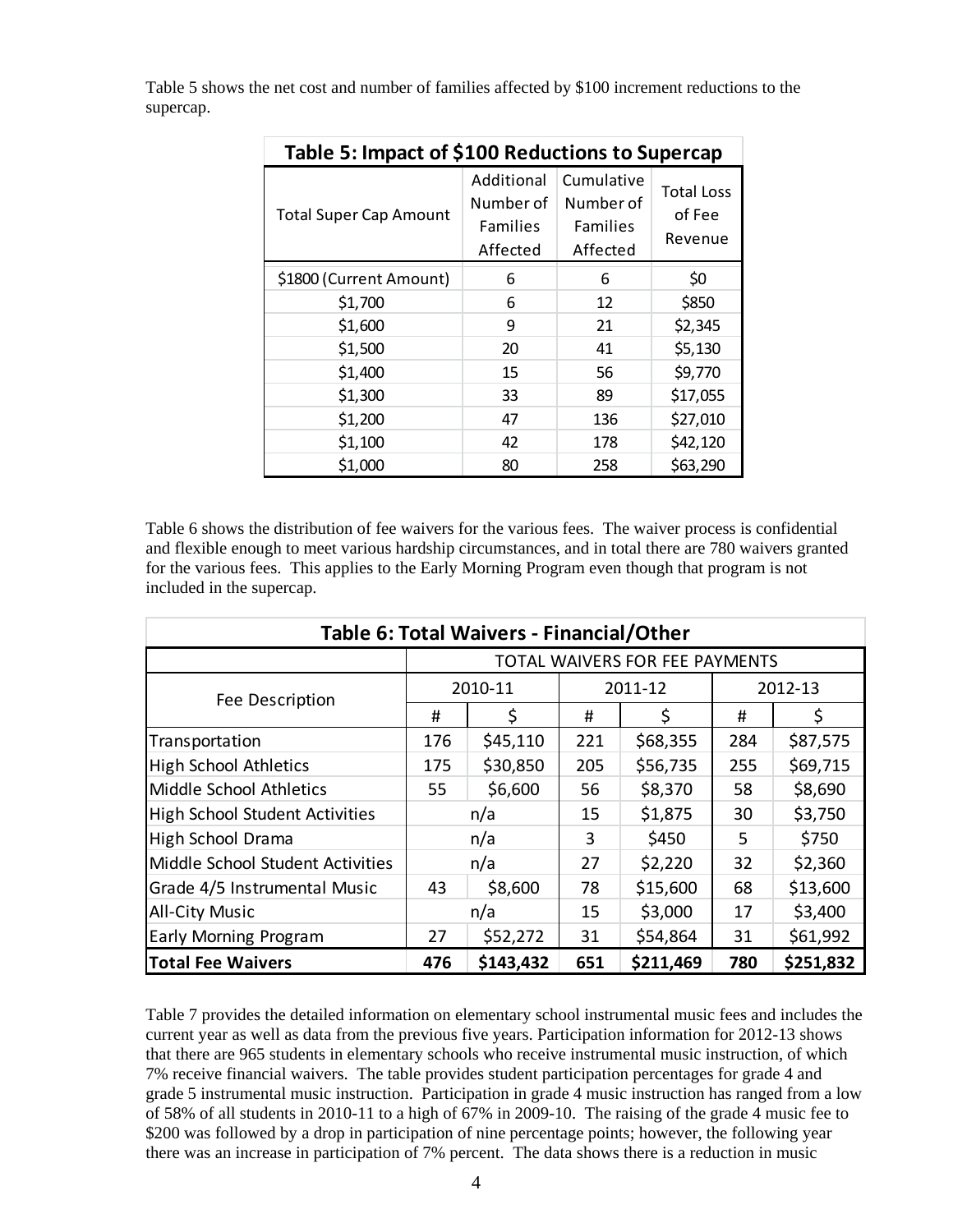participation from grade 4 to grade 5 regardless of whether or not a fee is charged; 67% of grade 4 students participated in music in 2009-10 versus 51% of those same students in grade 5 one year later before the grade 5 fee was instituted. The data varies from year to year due to the preferences of different cohorts of students.

| No Fee<br>N/A<br>Grade 4<br>2007-08<br>897<br>558<br>62%<br>\$150<br>50<br>Grade 4<br>2008-09<br>66%<br>908<br>602<br>\$150<br>51<br>2009-10<br>Grade 4<br>67%<br>967<br>652   | % of Music<br>Students with a<br>Financial<br>Waiver |
|--------------------------------------------------------------------------------------------------------------------------------------------------------------------------------|------------------------------------------------------|
|                                                                                                                                                                                | N/A                                                  |
|                                                                                                                                                                                | 8%                                                   |
|                                                                                                                                                                                | 8%                                                   |
| \$200<br>43<br>2010-11<br>58%<br>Grade 4<br>932<br>543                                                                                                                         | 8%                                                   |
| \$200<br>61<br>Grade 4<br>2011-12<br>1,017<br>65%<br>664                                                                                                                       | 9%                                                   |
| \$200<br>50<br>Grade 4<br>2012-13<br>59%<br>938<br>554                                                                                                                         | 9%                                                   |
| 51%<br>No Fee<br>2010-11<br>N/A<br>Grade 5<br>960<br>494<br>\$200<br>40%<br>17<br>2011-12<br>Grade 5<br>937<br>379<br>\$200<br>18<br>40%<br>2012-13<br>Grade 5<br>1,021<br>411 | N/A<br>4%<br>4%                                      |
| \$200/NA<br>55%<br>Total Grade 4 & 5   2010-11<br>1,892<br>1,037<br>43<br>\$200<br>53%                                                                                         | 4%                                                   |
| Total Grade 4 & 5   2011-12<br>1,954<br>1,043<br>78<br>\$200<br>49%<br>Total Grade 4 & 5 2012-13<br>1,959<br>965<br>68                                                         | 7%<br>7%                                             |

**Table 7: Instrumental Music ‐ Grade 4 and Grade 5 Participation History**

## **Regular Transportation**

Table 8 provides a complete history of average daily ridership and bus pass information for regular transportation.

|             | <b>Table 8: Transportation Ridership and Bus Passes</b> |       |                                        |    |                             |     |                                 |     |                     |        |  |
|-------------|---------------------------------------------------------|-------|----------------------------------------|----|-----------------------------|-----|---------------------------------|-----|---------------------|--------|--|
|             | <b>TOTAL BUS PASSES</b>                                 |       |                                        |    |                             |     |                                 |     |                     |        |  |
| School Year | Average<br>Daily<br>Ridership                           |       | Waived - Family<br>Paid in Full<br>Cap |    | Waived -<br><b>Distance</b> |     | Waived -<br>Financial/<br>Other |     | Total<br><b>Bus</b> |        |  |
|             |                                                         | #     | %                                      | #  | %                           | #   | %                               | #   | %                   | Passes |  |
| 2003-04     | 1,715                                                   | 2,056 | 73%                                    | 62 | 2%                          | 405 | 14%                             | 277 | 10%                 | 2,800  |  |
| 2004-05     | 1,890                                                   | 1,894 | 74%                                    | 70 | 3%                          | 356 | 14%                             | 232 | 9%                  | 2,552  |  |
| 2005-06     | 1,760                                                   | 1,535 | 74%                                    | 41 | 2%                          | 306 | 15%                             | 181 | 9%                  | 2,063  |  |
| 2006-07     | 1,816                                                   | 1,425 | 72%                                    | 32 | 2%                          | 309 | 16%                             | 225 | 11%                 | 1,991  |  |
| 2007-08     | 1,837                                                   | 1,395 | 70%                                    | 31 | 2%                          | 365 | 18%                             | 213 | 11%                 | 2,004  |  |
| 2008-09     | 1,806                                                   | 1,449 | 76%                                    | 22 | 1%                          | 306 | 16%                             | 142 | 7%                  | 1,919  |  |
| 2009-10     | 1,962                                                   | 1,358 | 74%                                    | 40 | 2%                          | 287 | 16%                             | 153 | 8%                  | 1,838  |  |
| 2010-11     | 1,976                                                   | 1,385 | 74%                                    | 27 | 1%                          | 291 | 15%                             | 176 | 9%                  | 1,879  |  |
| 2011-12     | 2,132                                                   | 1,630 | 74%                                    | 61 | 3%                          | 288 | 13%                             | 221 | 10%                 | 2,200  |  |
| 2012-13     | 2,117                                                   | 1,690 | 70%                                    | 65 | 3%                          | 376 | 16%                             | 284 | 12%                 | 2,415  |  |

NOTES:

- 1.) The transportation ridership and bus pass information includes private school students.
- 2.) The elementary bus fee was free for all students living over 1 mile from school from 2005-06 to 2010-11.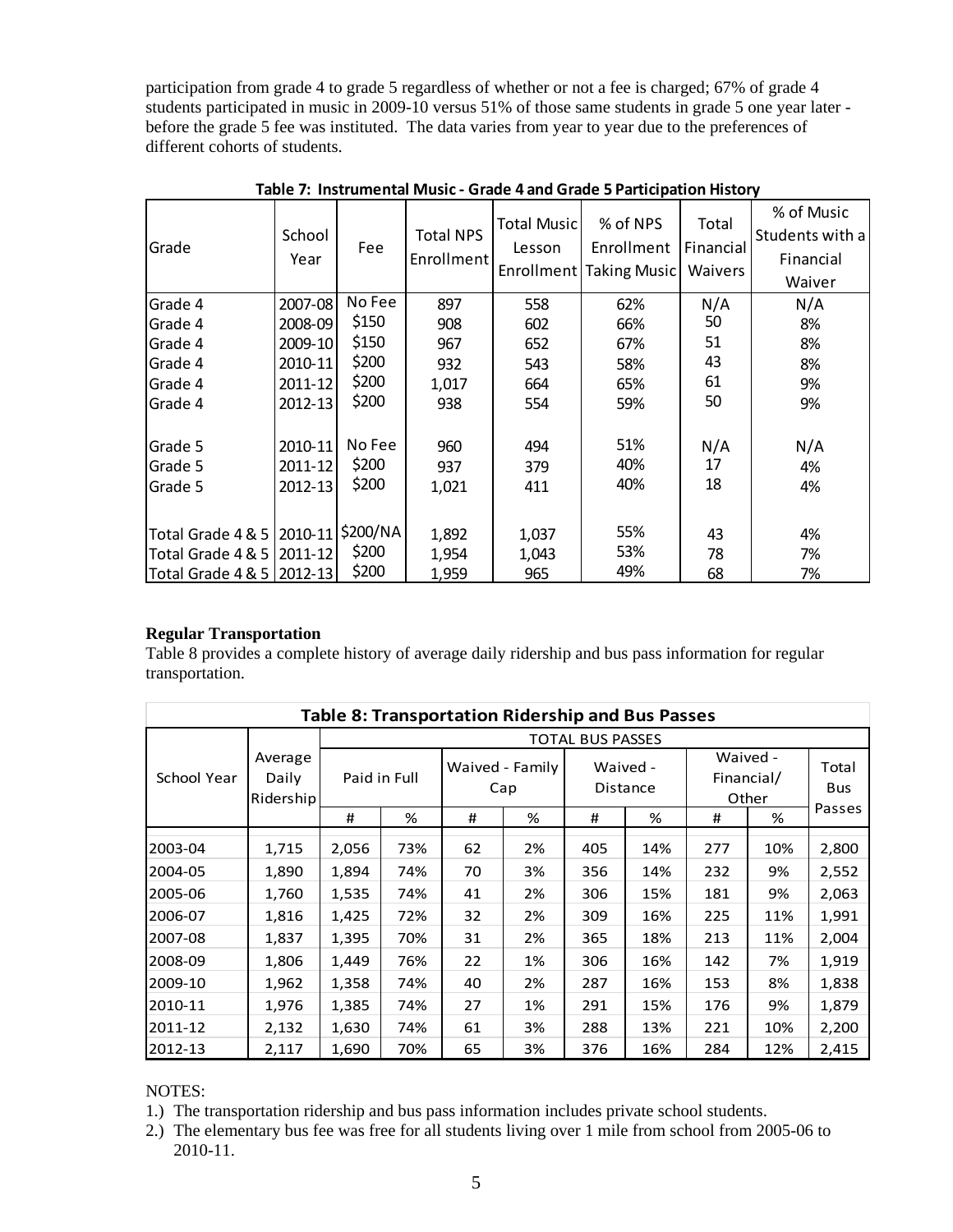#### **High School Athletics**

Table 9 provides data on the number of high school athletes for three school years including the number of athletes as a percentage of total high school enrollment as well as the percentage of students who received a financial waiver and those who have not paid in full. Although the number of athletes from this school year to last has remained consistent at 2,340 athletes on average, there was a reduction of 96 athletes, or 4%, when the fees were raised in 2011-12. The percent of athletes who receive financial waivers is 10%, on average, and the percent of those who do not pay in full is 2.5% based on the most recent two school years.

| School<br>Year | Fee                                                          | Total #<br>Athletes | # Athletes<br>as a % of HS<br>Enrollment | Full  | Full  | Waiver | # Paid in  % Paid in  # Financial  % Financial  # Not Paid  % Not Paid<br>Waiver | in Full | in Full |
|----------------|--------------------------------------------------------------|---------------------|------------------------------------------|-------|-------|--------|----------------------------------------------------------------------------------|---------|---------|
|                | [2012-13] \$300 per sport; \$400 hockey/football; family cap | 2,338               | 64%                                      | 1,926 | 82%   | 258    | 11%                                                                              | 59      | 3%      |
|                | Change from 2011-12                                          | (4)                 |                                          | (43)  | $-2%$ | 53     | 2%                                                                               | 18      | 1%      |
|                | 2011-12 \$300 per sport; \$400 hockey/football; family cap   | 2,342               | 66%                                      | 1.969 | 84%   | 205    | 9%                                                                               | 41      | 2%      |
|                | Change from 2010-2011                                        | (96)                |                                          | (97)  | $-1%$ | 30     | 2%                                                                               | (48)    | $-2%$   |
|                | 2010-11 \$210 per sport; family cap \$630                    | 2,438               | 68%                                      | 2.066 | 85%   | 175    | 7%                                                                               | 89      | 4%      |

|  | Table 9: High School Athletics Participation History |  |  |  |
|--|------------------------------------------------------|--|--|--|
|--|------------------------------------------------------|--|--|--|

Table 10 provides the detailed information on the high school student activity fees as well as the drama fees. The data shows that there are about 676 students in various clubs and activities and another 166 students in drama productions. For drama, each student may pay the fee for up to three productions. The student activity fee has been the most challenging to implement. More telling than the counts of students is the feedback which has been received during the past year on the impact of the fees on students' abilities to explore and access programs as freely as had been the case for many years in both high schools and to affect the options for students and faculty in allowing for the full range of student choices.

| Table 10: High School Student Activities and Drama |                          |                                      |                                 |                     |                        |  |  |  |  |
|----------------------------------------------------|--------------------------|--------------------------------------|---------------------------------|---------------------|------------------------|--|--|--|--|
|                                                    |                          | TOTAL FEE PARTICIPATION AND PAYMENTS |                                 |                     |                        |  |  |  |  |
| Fee Description                                    | Total<br><b>Students</b> | Paid in Full                         | Waived -<br>Financial/<br>Other | Not Paid in<br>Full | Total<br>Participation |  |  |  |  |
| 2011-12                                            |                          |                                      |                                 |                     |                        |  |  |  |  |
| High School Student Activities                     | 613                      | 274                                  | 15                              | 324                 | 613                    |  |  |  |  |
| High School Drama                                  | 90                       | 61                                   | 3                               | 38                  | 102                    |  |  |  |  |
| Total 2011-12                                      | 703                      | 335                                  | 18                              | 362                 | 715                    |  |  |  |  |
| 2012-13                                            |                          |                                      |                                 |                     |                        |  |  |  |  |
| High School Student Activities                     | 677                      | 226                                  | 30                              | 421                 | 677                    |  |  |  |  |
| High School Drama                                  | 166                      | 120                                  | 5                               | 86                  | 211                    |  |  |  |  |
| Total 2012-13                                      | 843                      | 346                                  | 35                              | 507                 | 888                    |  |  |  |  |
| Change from 2011-12 to 2012-13                     | 140                      | 11                                   | 17                              | 145                 | 173                    |  |  |  |  |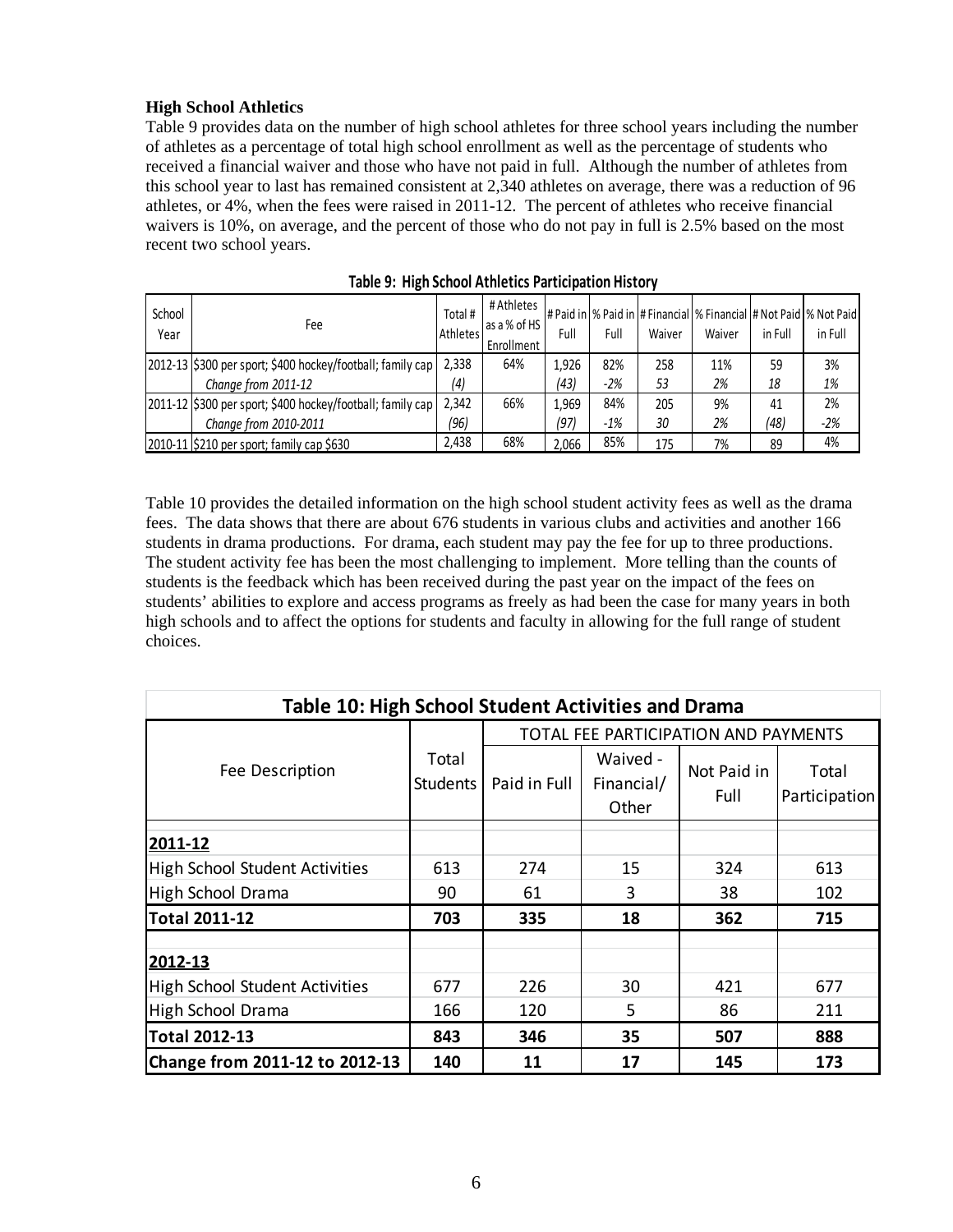#### **III. Survey of Faculty Advisors and Student Input**

The district asked the club advisors at each high school to survey current and recent past club advisors with six questions as shown in Table 11. The total number of clubs offered in 2012-2013 does not appear to be significantly different from 2011-2012. Furthermore, at least ten past advisors reported that they were not currently running a club because of objections to the fee. In addition, 50% of respondents either agreed strongly or agreed with the statement, "I have seen a reduction in the number of students participating in clubs this year." When asked about students, 56% of the advisors reported that, "students have told me that they are not participating in some activities due to the fees."

| Question #1: % of respondents from each high                                        | North      | South           |                 |                 |       |
|-------------------------------------------------------------------------------------|------------|-----------------|-----------------|-----------------|-------|
| school (69 responses)                                                               | 58%        | 42%             |                 |                 |       |
| Question #2: Did your club run in the 2011-12                                       | Yes        | No              |                 |                 |       |
| school year? (69 responses)                                                         | 81%        | 19%             |                 |                 |       |
| Question #3: Did your club run in the 2012-13                                       | <b>Yes</b> | No              |                 |                 |       |
| school year? (68 responses)                                                         | 84%        | 16%             |                 |                 |       |
|                                                                                     |            | No, my students | No, Lack of     |                 |       |
| Question #4: Did your club meet in the 2012-13<br>school year, and if not, why not? | <b>Yes</b> | and I objected  | Student         |                 |       |
| (41 responses)                                                                      |            | to the fee      | Interest        |                 |       |
|                                                                                     | 68%        | 25%             | 7%              |                 |       |
| Question #5: I have seen a reduction in the                                         | Strongly   |                 |                 | Strongly        | Don't |
| number of clubs in 2012-13. (67 responses)                                          | Agree      | Agree           | <b>Disagree</b> | <b>Disagree</b> | know  |
|                                                                                     | 24%        | 26%             | 12%             | 4%              | 34%   |
| Question #6: Students have told me they are                                         | Yes.       | No              |                 |                 |       |
| not participating in some activities due to the<br>fee. (66 responses)              | 56%        | 44%             |                 |                 |       |

## **Table 11: Survey of High School Club Advisors**

Newton South's student body also conducted a poll about student attitudes toward fees. Although this clearly drew responses from students who were opposed to the fee, 140 students took the time to express their frustrations. This is particularly valuable as the School Committee heard directly from the students at Newton North about their concerns surrounding the student activity fee at its November 26, 2012 meeting. Taking quotations from both the Newton South survey and the Newton North students, there is a compelling case to see the student activity fee as a possible barrier to student participation in student activities at the two high schools. The following is a sample of these quotations:

#### **From Newton North Students, School Committee Meeting, November 26, 2013**

- "Kids on the fence will not participate."
- "(Fee) gets in the way of kids discovering their passions."
- "Narrowing achievement gap between different income groups…"
- "(Creates a) financial & logistical barrier…"
- "Club fee is hurting a core value impeding people from getting involved."

#### **Student Responses in Student Survey, Newton South High School, January 2013**

- "Although budget cuts in the school are terrible, if fees are imposed, they might seriously affect student involvement in clubs and activities. One of the amazing things about South is our plethora of accessible extracurriculars, and if students or parents are concerned about money, and faced with this fee, even if it is easily avoided by applying, they may be discouraged from participation in the clubs that so help define us."
- "The idea that you have to pay in order to host and participate in activities that result from your own ingenuity or enthusiasm for a particular field is insane, especially considering that the entire point of education is to further your own potential."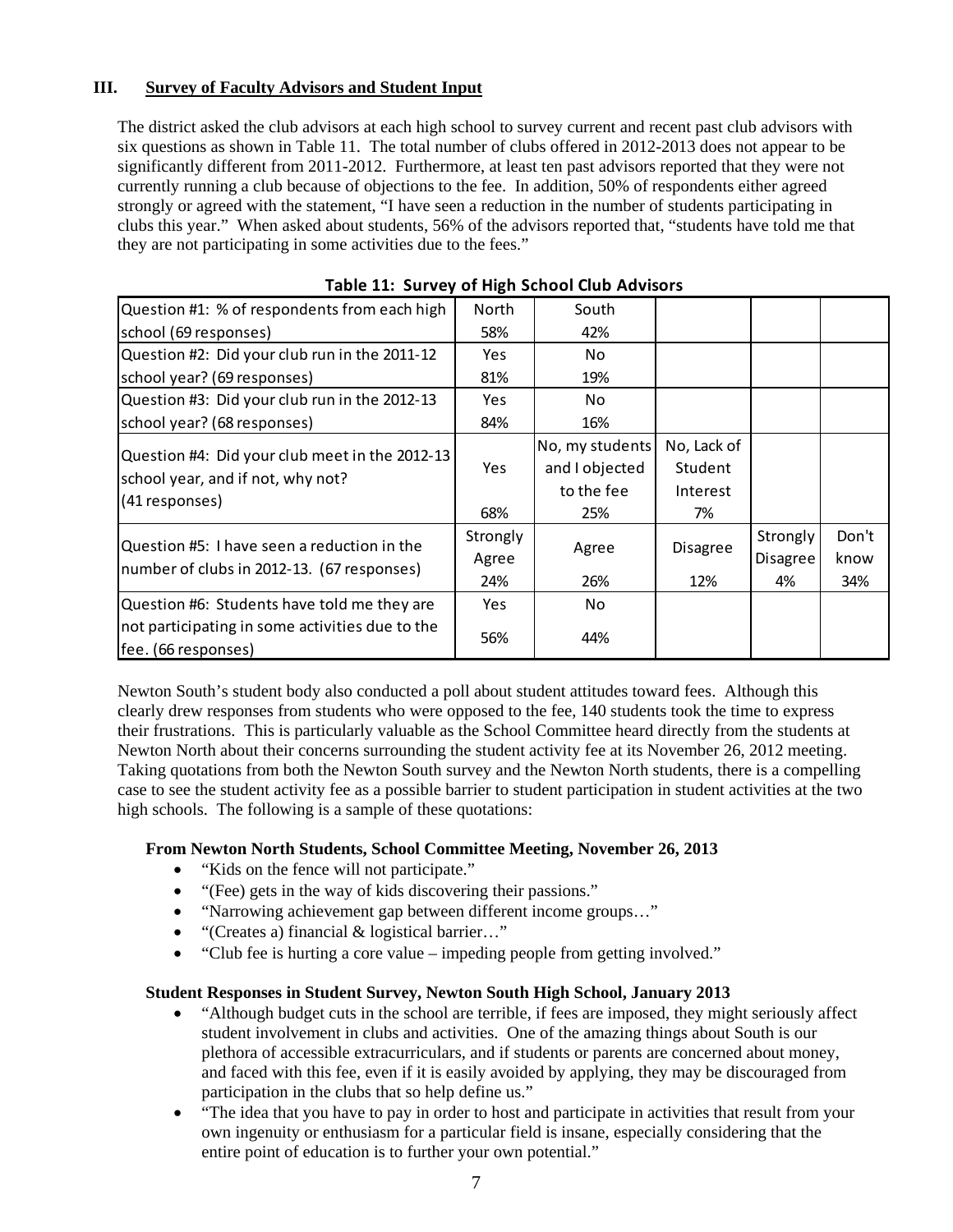- "It would discourage people from doing extracurriculars."
- "The fee discourages me from partaking in clubs. It directly affects my considering of joining clubs, and currently I am not in any because of the fee."
- "The two clubs that I am in raise money for charities, so I find it ridiculous that we have to pay to be in clubs that are basically volunteering or community services.
- "I don't do a club because of this fee. It's segregating the environment of South through clubs, which are the center of our social atmosphere."

#### **Club Advisors from Newton North and Newton South as part of the advisor survey**

- "I was asked to be an advisor but resigned over the fee issues and problems."
- "Students pay their own transportation costs, material rentals when needed, and site fees for trips. Both clubs that I advise use no school resources other than occasional classroom space that is open anyway. I donate my time, my energy, and materials to the clubs, with no compensation. It is completely unfair that students should pay a financial penalty for having interests outside of academics and that fees in no way support their activities or compensate me for my time."
- "Studies have shown that participation in after school activities help students do better in school by getting involved. This blanket fee for clubs is very short sighted."
- "The student connection is an important part of helping students to balance their high school experience with enjoyment through friendships and club membership. This is particularly important for the hundreds of students who are not connected by athletics, theatre or specialized academic groups. The club that was started was attended in the first weeks by 25-30 students, many of whom were freshmen looking for a place to belong. That place is our club, which is losing membership since the introduction of the club fee despite my attempts to offer a waiver for the club fee."
- "It has been the philosophy that the clubs are student initiated and student run, and many of them meet for groups of kids with a common interest. It is not appropriate to charge a fee for these informal groups."

#### **IV. Parking**

A student parking fee has been in place for several years at Newton South, with an increase and subsequent decrease in the fee as shown in Table 12. The table shows the numbers of spaces available for student parking at both schools as well as the percentage of spaces rented by year. North had 50 student spaces until 2004-05, while South has consistently had 156 spaces. As Newton North was in a construction period and as there were no student on-site parking areas/spaces in recent years, there have been no parking fees associated with Newton North. There is now availability to provide a small number of student spaces at North, and a recommendation follows that reflects this. The school district is working with the city to explore the possibility of developing neighborhood-based parking for Newton South students with more information in the recommendation section as well.

| <b>High School Parking</b>                              | 2003-04  |       |       |       |       | 2004-05 2005-06 2006-07 2007-08 2008-09 2009-10 2010-11 2011-12 2012-13                          |       |       |       |       |
|---------------------------------------------------------|----------|-------|-------|-------|-------|--------------------------------------------------------------------------------------------------|-------|-------|-------|-------|
| Parking Fee                                             | \$360    | \$360 | \$360 | \$360 | \$360 | \$360                                                                                            | \$400 | \$400 | \$360 | \$360 |
| Number of Parking Spaces Available* South=156; North=50 |          | 156   | 156   | 156   | 156   | 156                                                                                              | 156   | 156   | 156   | 156   |
| Number of Parking Spaces Rented                         | 184      | 154   | 156   | 156   | 154   | 148                                                                                              | 127   | 127   | 131   | 139   |
| Percent of Parking Spaces Rented                        | 89%      | 99%   | 100%  | 100%  | 98%   | 95%                                                                                              | 82%   | 82%   | 84%   | 89%   |
| Revenue                                                 | \$66,240 |       |       |       |       | \$55,562  \$56,160  \$56,160  \$55,310  \$53,366   <b>\$50,918  \$50,900</b>  \$47,080  \$50,140 |       |       |       |       |

|  |  | Table 12: High School Parking |
|--|--|-------------------------------|
|  |  |                               |

\*Newton North had 50 parking spaces available through 2003‐04; of the total revenue of \$66,240, North contributed \$12,240 in 2003‐04.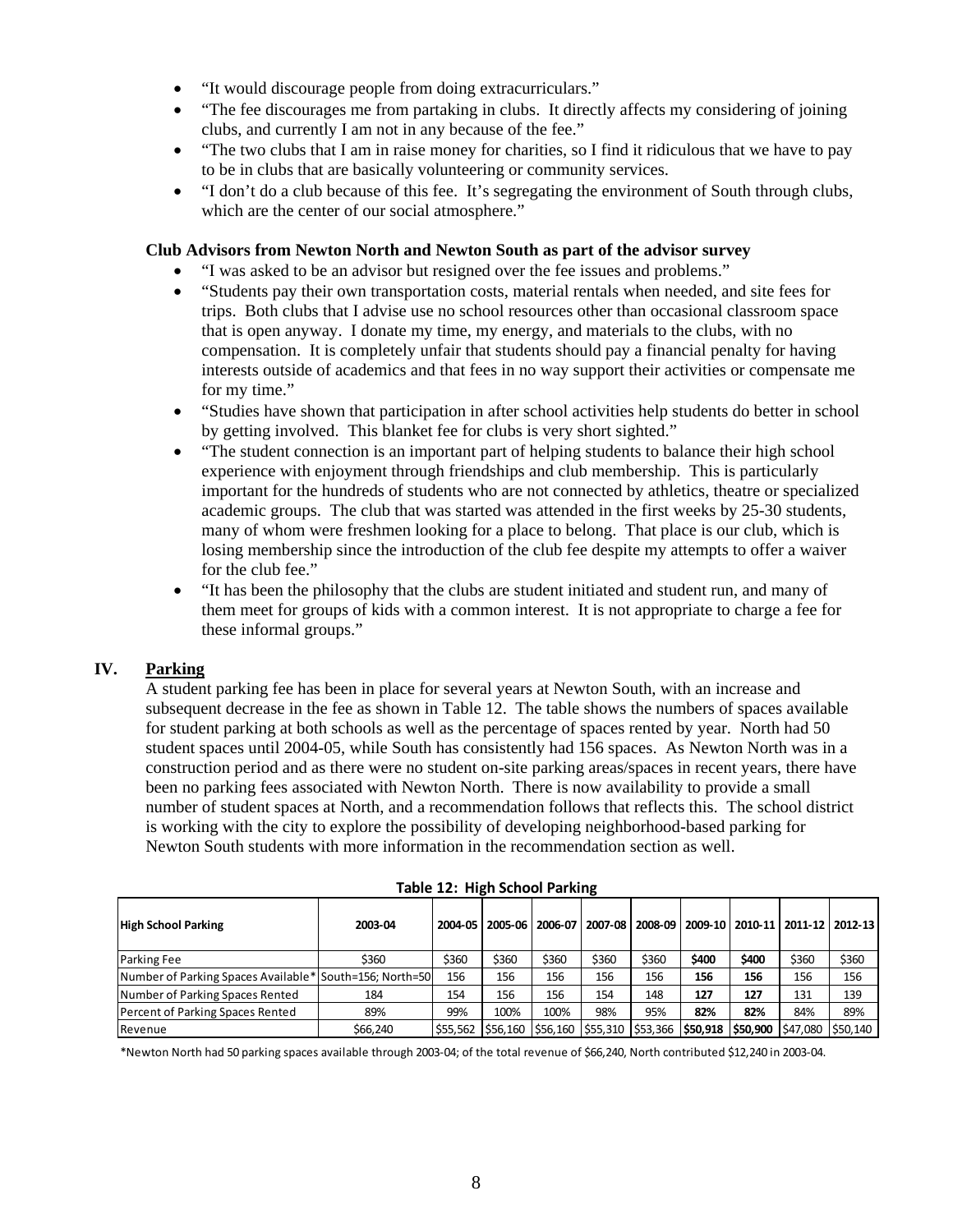#### **V. Fee Administration**

In addition to accepting online payment for fees (including high school and middle school athletics as of Spring 2013) as well as checks, there has been considerable progress in linking student fee data to the student data system. While most athletic fees are collected at the school level, most other fees are collected at the Education Center Business and Finance Office. Fee collections are addressed online via the Newton Public Schools website through email reminders and through regular mailings. Fee collections will continue for those fees which have not yet been paid.

#### **VI. Recommendations**

After a full review of the data provided above and after discussion with Central Office administrators and with input from school administrators and staff as well, and with recognition of the School Committee Budget Guidelines and direction as well as resolutions passed by the Board of Aldermen, the following changes are proposed to the current fee policy. The total impact of these recommendations is \$102,200 in FY14:

- 1. Eliminate the high school student activity fee for FY14, School Year 2013-14 and beyond. This fee has presented a challenge and a change to student participation and the range of student activities and areas of exploration. The total expected collections in the FY14 budget is approximately \$50,000 of revenue.
- 2. Reduce the supercap to \$1,200 per family. The current supercap of \$1,800 is set too high to provide financial relief to families, and based on the data presented; a reduction to \$1,200 for the supercap would save at least \$27,000 in total for about 136 families. Please note, the family caps for transportation, high school athletics and middle school athletics will remain at \$620, \$900, and \$480, respectively. These caps save approximately \$46,000 annually for 191 families and should be maintained.
- 3. Reduce the high school on-site parking fee to \$180 per year from \$360 per year. Implement the on-site fee for approximately 20 parking spaces at the Newton North Lowell Avenue parking lot. The overall budget impact of these changes is a loss of approximately \$20,000 to the school budget.
- 4. Add a waiver to the All-City Music fee of \$200 for students who pay the Grade 4 instrumental music fee or the Grade 5 instrumental music fee. The budget impact of this change is a loss of approximately \$5,200 to the school budget.
- 5. Work with the City Planning Department and Traffic Council to study the Newton South offsite parking challenges and provide a solution similar to Newton North if warranted.